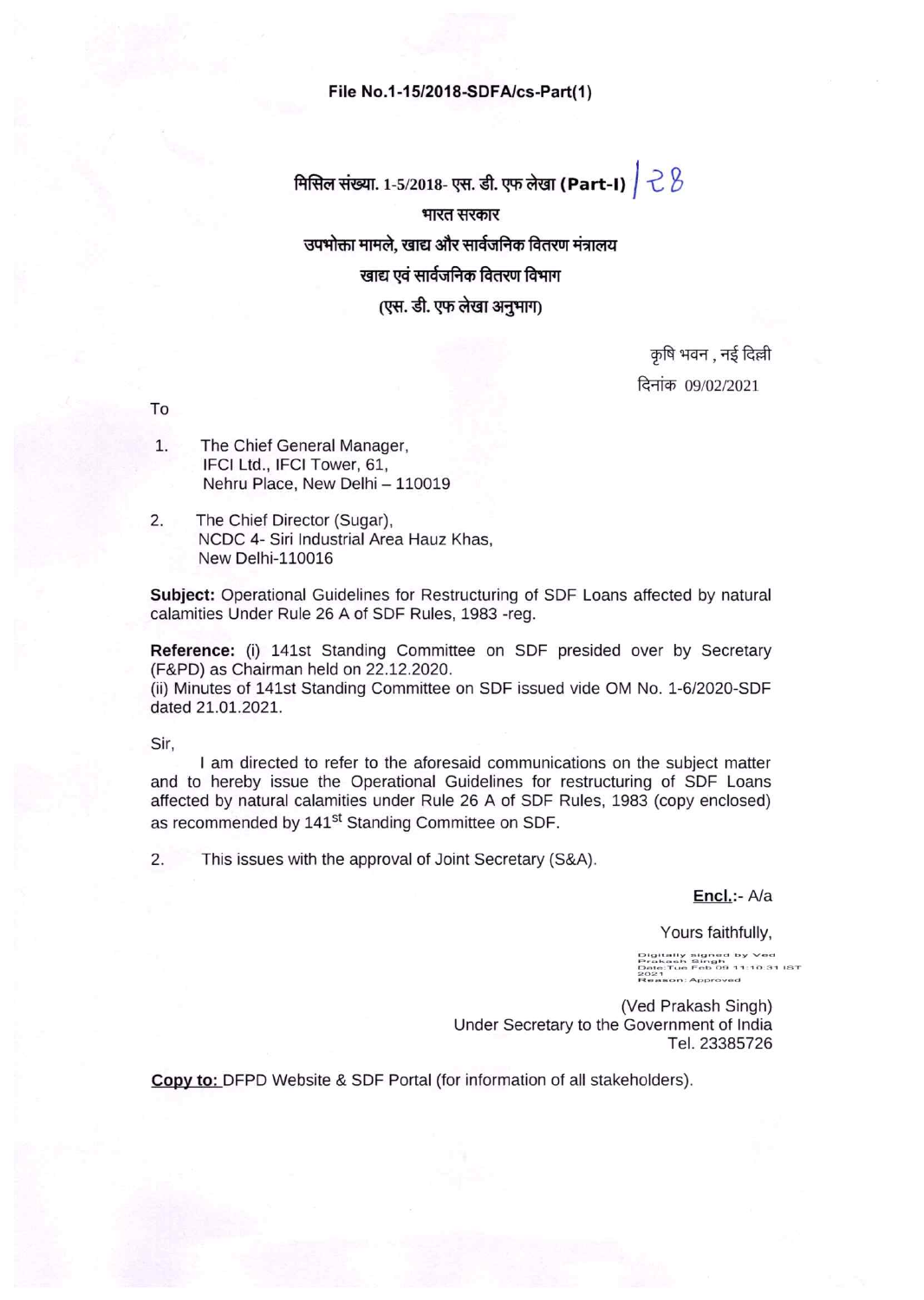#### **OPERATIONAL GUIDELINES FOR RESTRUCTURING OF SDF LOANS AFFECTED BY NATURAL CALAMITIES UNDER RULE 26 A of SDF RULES, 1983**

### **A. Eligibility Criteria**

(i) The natural calamity should be declared and notified by the Government of the State.

(ii) Sugar Factory located within the area of occurrence of natural calamities shall be eligible.

(iii) The Sugar Factory shall apply for restructuring in the form as prescribed at **Annexure – I** within six months of issue of notification of the natural calamity.

(iv) The request for a restructuring of the Sugar Development Fund (SDF) loan should be routed through concerned State Government and with appropriate recommendations of the State Government. The appropriate authority in the State Government may be Cane Commissioner of the State or any other authority as designated by State Government.

(v) The sugar undertaking in respect of which request for restructuring is received must be regular in payments of SDF dues (i.e., not in default of SDF dues) on the date of notification of the natural calamity.

(vi) The status of other loans, if any (Loans on the books of the Company including debtors) shall be ascertained. Company shall submit details of all liabilities along with the latest correspondences/ status with respective lenders. In case of any adverse/legal action by any lender or any other public authority, the restructuring proposal shall not be considered.

(vii) If other Sugar factories of the same or Group Company which are not in area affected by natural calamity are in default, then the Sugar Factory/ Company in the area affected by natural calamity will also not be eligible for restructuring.

[Companies in the group shall mean an arrangement involving two or more entities related to each other through any of the following relationship [to be confirmed by Chartered Accountant (CA) and Company Secretary (CS) certificate]:

- Subsidiary- Parent (defined in terms of Accounting Standard (AS) 21)
- Joint Venture (defined in terms of AS 27)
- Associate (defined in terms of AS23)

Promoter - promote {as defined in the Securities and Exchange Board of India (SEBI)(Acquisition of Shares and Takeover) Regulations, 1997) for listed companies.

- A Related party (defined in terms of AS18)
- Common brand name
- Investment of equity shares of 20% and above

[Note: The group to which a particular borrowing unit belongs shall be finalised by SDF, Government of India, in consultation (GoI) with IFCI Ltd./ National Cooperative Development Corporation (NCDC) and Directorate of Sugar & Vegetable Oil on the basis of relevant information available with them (including the CS certificate, CA certificate and the undertaking submitted by Sugar Factory), the guiding principle being commonality of management and effective control.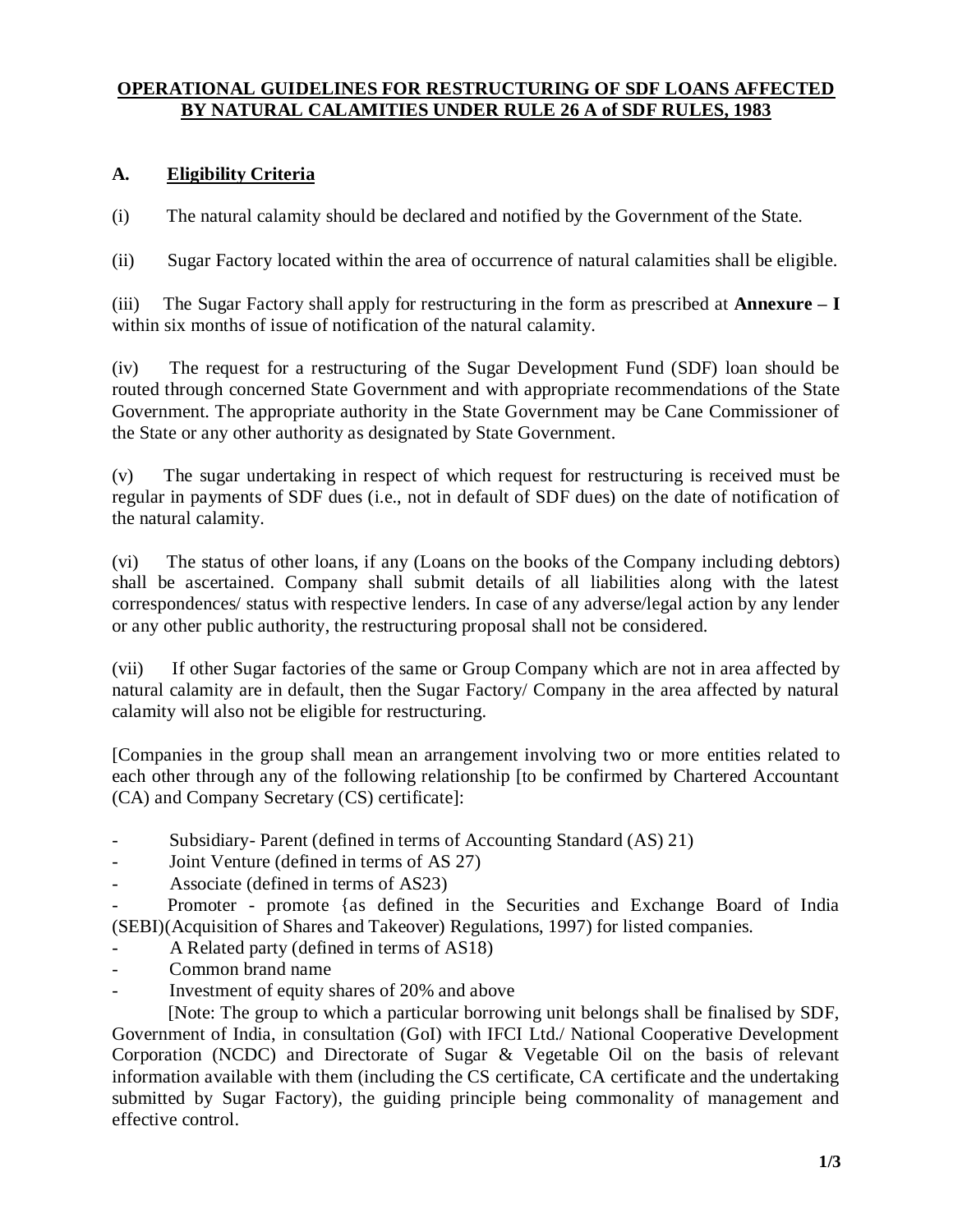In case of a split in a group, if the split is formalised, then the splinter groups will be regarded as separate groups. If SDF, GoI has doubts about the bonafides of the split, a reference may be made by the nodal agency to a qualified Company Secretary for a final view in the matter to preclude the possibility of a split being engineered in order to prevent coverage under the Group Approach.]

(viii) Status of other dues such as Levy Sugar Price Equalization Fund (LSPEF) dues, Levy dues shall be ascertained.

### **B. Terms of Restructuring:**

(i) The request for Restructuring of SDF loan will be considered by an Empowered Committee of Department of Food & Public Distribution (DFPD) with the following composition:

### **Chairman**

• Joint Secretary (Sugar), DFPD

### **Members:**

- A Representative from the Department of Expenditure
- A Representative from the Department of Financial Services
- Director (S&VO), DFPD
- Director/Deputy Secretary (Finance), DFPD
- Director/Deputy Secretary (SDF), DFPD Member Secretary

#### **Special Invitees:**

- A Representative from Nodal agency IFCI / NCDC / any other agency decided by Central Govt.
- Director, National Sugar Institute (NSI), Kanpur
- A Representative from concerned State Government
- Any other invitee, if required, with the permission of the chair

(ii) A moratorium of a period of 24 months or the duration applied for by the sugar factory, whichever is lower, shall be considered for the SDF loan. For restructuring of SDF loans, the period of moratorium will start from the date of notification of natural calamity. The principal and interest which falls for payment during the period of moratorium shall be recovered along with the remaining amount of the SDF loan in equal installments. The revised tenure of repayment of SDF loan shall be the balance tenure of repayment of the SDF loan left plus the moratorium period under these guidelines. A revised payment schedule will be prepared in consultation with the Nodal agency in this regard.

(iii) No portion of Principal, Simple Interest, if any shall be waived off. During the moratorium period, no additional interest shall be charged.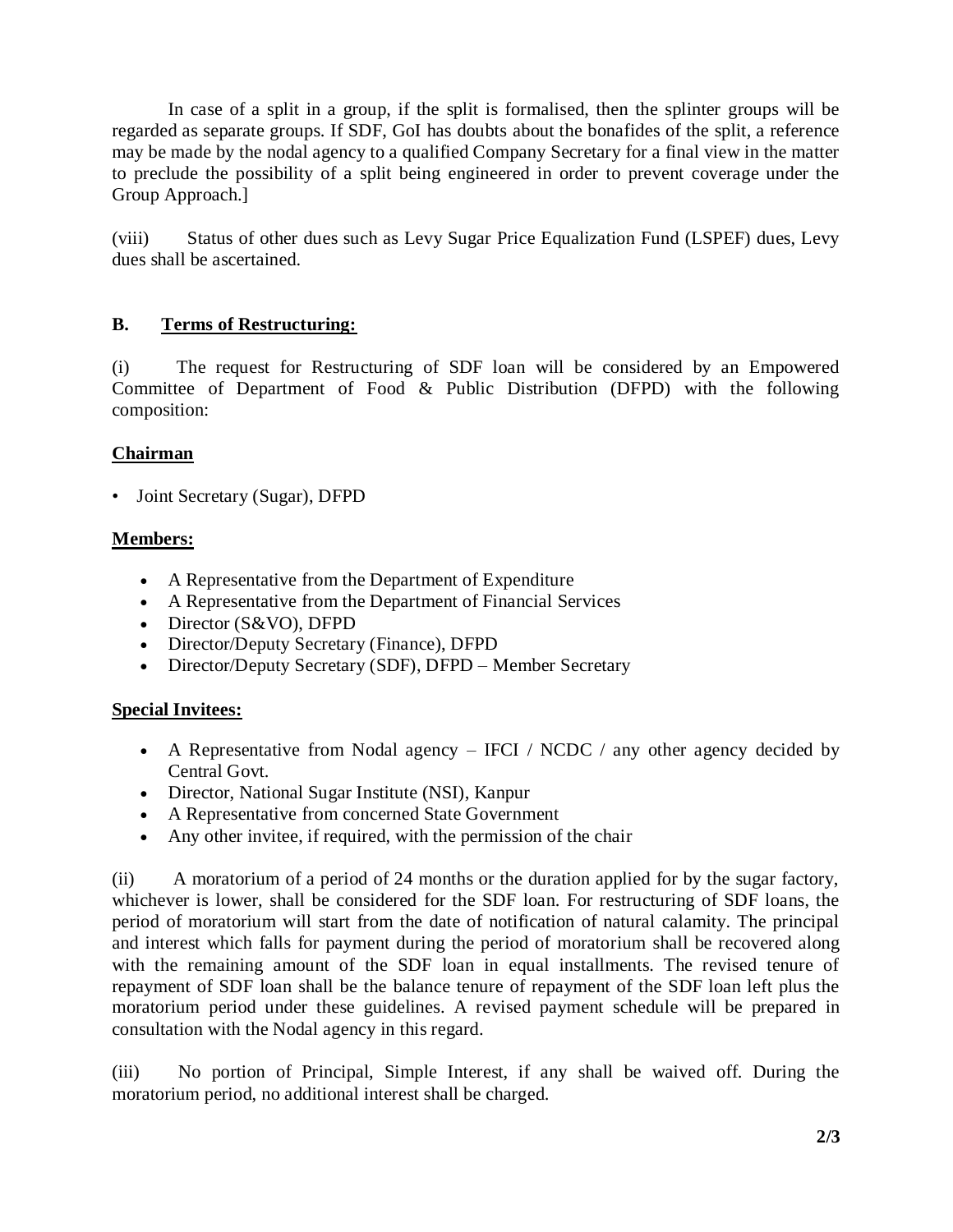(iv) Where the SDF loan is secured by way of 2nd charge on the assets of the Sugar Factory, the restructuring may be subject to creation of  $1<sup>st</sup>$  pari-passu charge on all movable and immovable assets of the Sugar Factory.

(v) Prior to evaluation of restructuring proposal at SDF, GOI, the Sugar Factory shall obtain NOC from existing lenders for entering into revised/ updated/ amended agreements with SDF, GOl and IFCI/ NCDC including charge creation for the extended period which may arise due to moratorium.

(vi) If any Lender /Operational Creditor during the moratorium period or evaluation period takes recovery/legal action, SDF, GoI will revoke the restructuring and may join the recovery proceedings or initiate any recovery proceedings on its own.

(vii) Security for restructured loans shall be decided on the basis of Fixed Asset Coverage Ratio (FACR), Debt Service Coverage Ratio (DSCR) and other financial parameters in consultation with nodal agencies, IFCI or NCDC.

C**.** The recommendation of the Empowered Committee mentioned in point B (i) above shall be placed before the Standing Committee on SDF for its consideration.

D. The recommendation of the Standing committee shall be placed before the competent authority for approval.

E. On the basis of approval of the Competent Authority, a supplementary Tripartite Agreement (TPA) may be entered into by the SDF, Nodal Agency and Sugar undertaking.

F. Nodal agencies appointed by the Department will be responsible for appraisal and monitoring of restructured SDF loans as well as for ensuring the repayment of SDF loans as per the revised schedule. The nodal agencies may be entrusted with the responsibility of upgradation of charge and obtaining NOCs from other lenders if required.

G. Terms and conditions of these operating guidelines may be changed in respect of any case at any point of time by the Department of Food and Public Distribution (DFPD). The decision of DFPD shall be final and binding on all concerned.

\*\*\*\*\*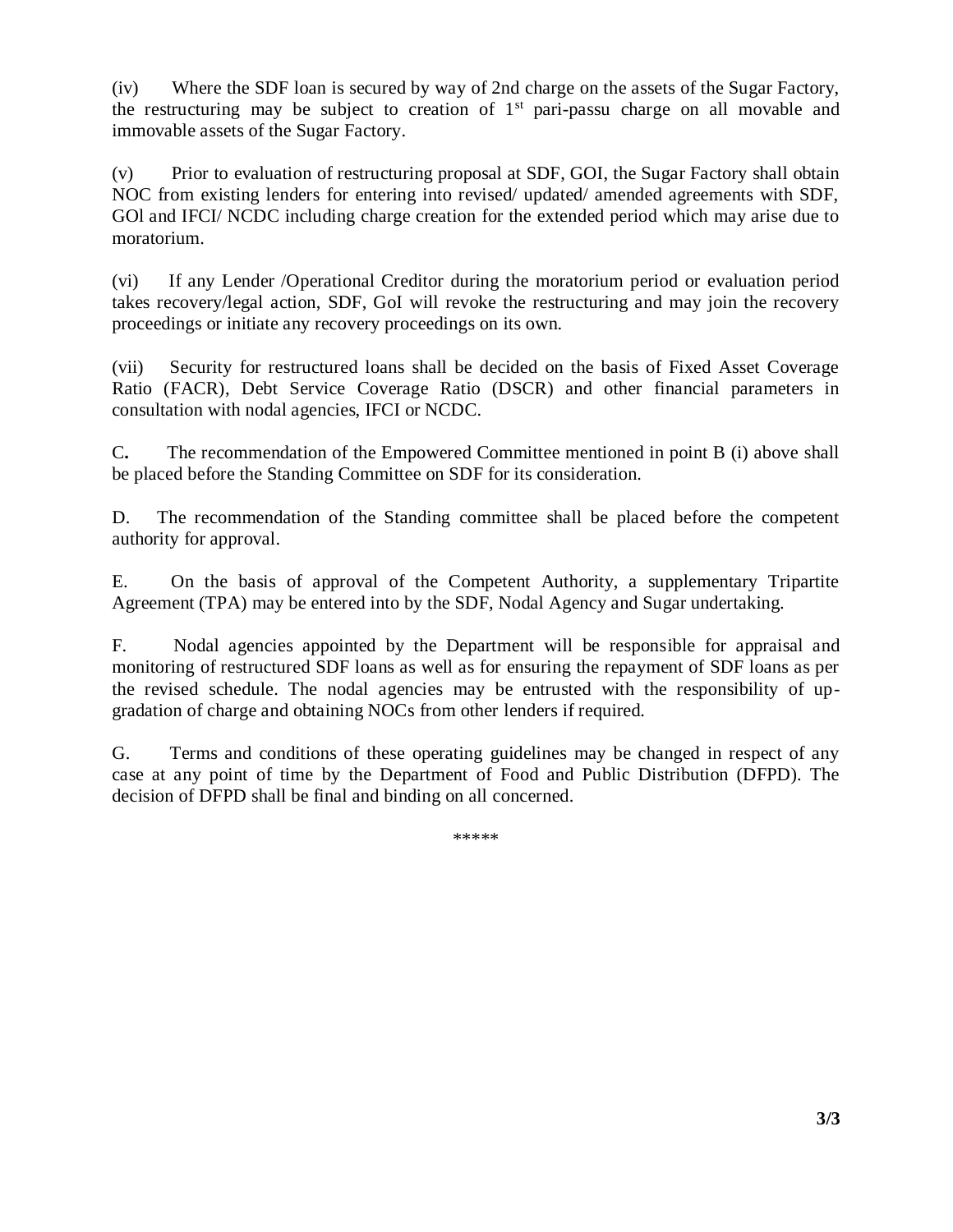## **Annexure-I**

### **APPLICATION FORM FOR RESTRUCTURING OF SDF LOAN UNDER RULE 26 A OF THE SDF RULES, 1983 (AS AMENDED)**

| Sl. No. | <b>Particulars</b>                                                                                                                                                                                                                  |                       |                                    | <b>Information</b>             |                           |                                                    |
|---------|-------------------------------------------------------------------------------------------------------------------------------------------------------------------------------------------------------------------------------------|-----------------------|------------------------------------|--------------------------------|---------------------------|----------------------------------------------------|
| 1.      | Name of the Sugar Factory                                                                                                                                                                                                           |                       |                                    |                                |                           |                                                    |
| 2.      | Plant Code                                                                                                                                                                                                                          |                       |                                    |                                |                           |                                                    |
| 3.      | Name of the Sugar Undertaking                                                                                                                                                                                                       |                       |                                    |                                |                           |                                                    |
| 4.      | <b>SDF</b> Loans availed                                                                                                                                                                                                            | Plant Code            | Scheme                             | Year                           | <b>Total Loan</b><br>( ₹) | <b>Balance</b><br>Amount $(\overline{\mathbf{t}})$ |
| 5.      | Gazette Notification No. and Date of<br>the Natural Calamity in the Official<br>Gazette of the State (copy enclosed).                                                                                                               |                       |                                    |                                |                           |                                                    |
| 6.      | Moratorium period applied for (in<br>months not more than 24 months)                                                                                                                                                                |                       |                                    |                                |                           |                                                    |
| 7.      | Appraisal Agency                                                                                                                                                                                                                    |                       |                                    |                                |                           |                                                    |
| 8.      | Recommendation of the Appraisal<br>Agency (Appraisal report, indicating<br>technical<br>financial<br>and<br>feasibility/viability after restructuring,<br>prepared by a scheduled bank or<br>financial institution may be enclosed) |                       |                                    |                                |                           |                                                    |
| 9.      | Physical performance of the sugar Year<br>Factory                                                                                                                                                                                   | (descending<br>Order) | Cane Crushed Recovery<br>(LMT)     | (% )                           | Pol $(\%)$                | <b>Net Duration</b><br>(days)                      |
| 10.     | Physical performance of the sugar Year<br>undertaking in last five years                                                                                                                                                            | (descending<br>Order) | Cane Crushed Recovery<br>(LMT)     | (% )                           | Pol $(\%)$                | <b>Net Duration</b><br>(days)                      |
| 11.     | Key Financial Parameters of the Year<br>Sugar Factory (Audited financial (descending<br>results for past five years may beOrder)<br>enclosed)                                                                                       |                       | PAT (₹ lakhs) Net Worth (₹ Reserve | lakhs)                         | &surplus                  | <b>DSCR</b>                                        |
| 12.     | Key Financial Parameters of the Year<br>Sugar Undertaking (Audited financial (descending<br>results for past five years may beOrder)                                                                                                |                       | <b>PAT</b><br>lakhs)               | (₹Net Worth (₹Reserve<br>lakh) | &surplus                  | <b>DSCR</b>                                        |

#### **PART A: (TO BE FILLED BY THE SUGAR FACTORY/UNDERTAKING)**